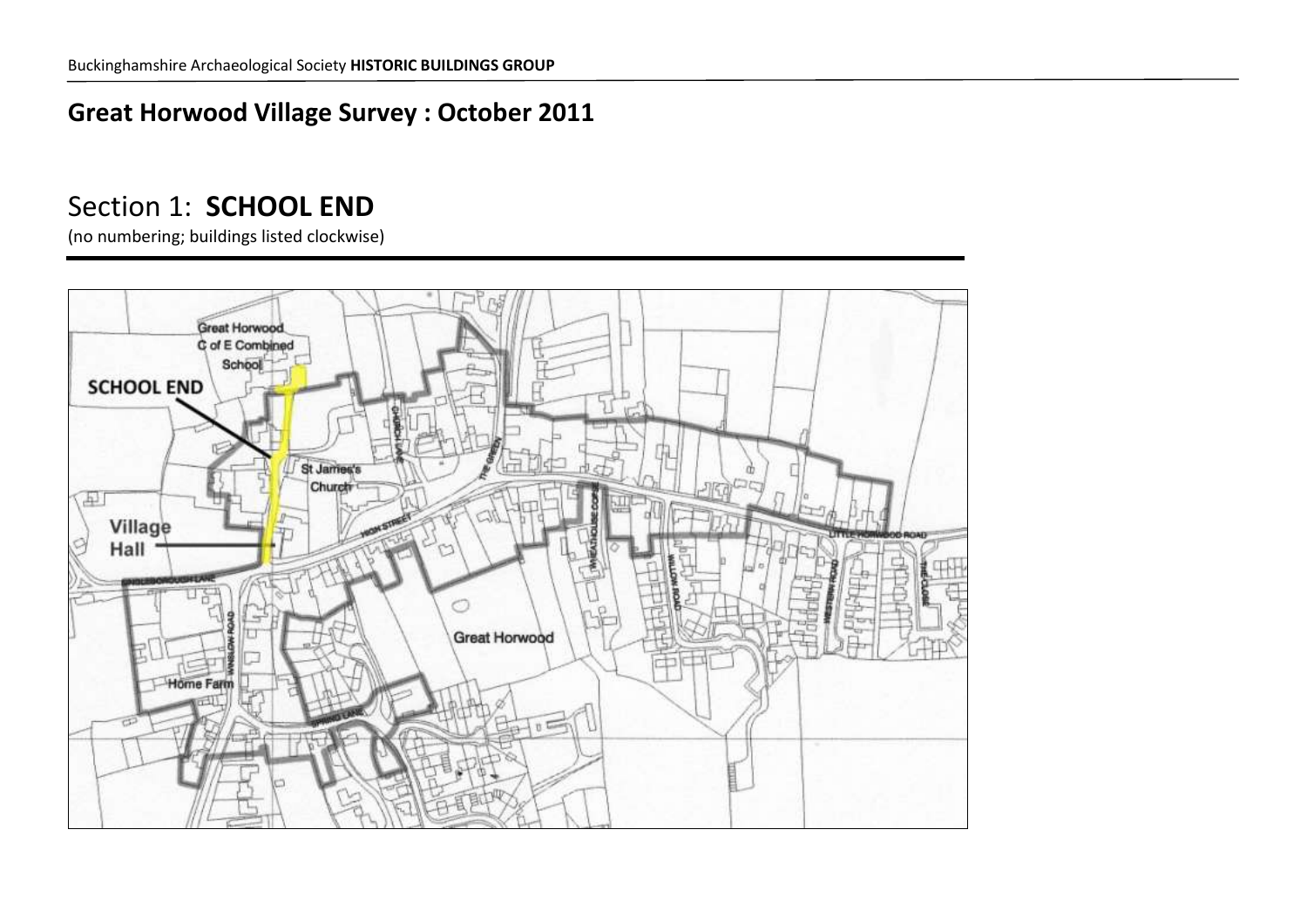# **Orchard Cottage**

| <b>HOUSE NO/NAME:</b>                                  | <b>Orchard Cottage</b>        |
|--------------------------------------------------------|-------------------------------|
| STREET:                                                | <b>School End</b>             |
| <b>BUILDING USE:</b>                                   | <b>Residential</b>            |
| <b>CONVERTED FROM EARLIER USE?</b>                     | <b>SURVEY TO BE COMPLETED</b> |
| <b>PERIOD:</b>                                         |                               |
| <b>PLANFORM:</b>                                       |                               |
| STYLE:                                                 |                               |
| <b>BUILDING/CLADDING MATERIALS:</b>                    |                               |
| <b>ROOFING MATERIALS:</b>                              |                               |
| <b>ROOF FORM:</b>                                      |                               |
| <b>OTHER FEATURES/INFORMATION:</b>                     |                               |
| <b>CONDITION:</b>                                      |                               |
| NOTES: Only outbuildings visible from the public road. |                               |



Outbuildings and driveway belonging to Orchard Cottage.

#### **Church Hill**

| <b>HOUSE NO/NAME:</b>                                                             | <b>Church Hill</b>                                                |
|-----------------------------------------------------------------------------------|-------------------------------------------------------------------|
| <b>STREET:</b>                                                                    | <b>School End</b>                                                 |
| <b>BUILDING USE:</b>                                                              | Residential                                                       |
| <b>CONVERTED FROM EARLIER USE?</b>                                                |                                                                   |
| <b>PERIOD:</b>                                                                    | C17 – altered late C18: dated 1782 in blue headers on south gable |
| <b>PLANFORM:</b>                                                                  | <b>Asymmetrical lobby entry</b>                                   |
| STYLE:                                                                            | Vernacular                                                        |
| <b>BUILDING/CLADDING MATERIALS:</b>                                               | Red and grey-blue bricks, Flemish bond                            |
| <b>ROOFING MATERIALS:</b>                                                         | Machine clay tile                                                 |
| <b>ROOF FORM:</b>                                                                 | Gable ended                                                       |
| <b>OTHER FEATURES/INFORMATION:</b>                                                | Hipped dormers (2) Some ragstone and ironstone on RH end          |
| <b>CONDITION:</b>                                                                 |                                                                   |
| NOTES: Blind window above door. 3 chimney stacks. Listed Grade 2 (number 1213487) |                                                                   |

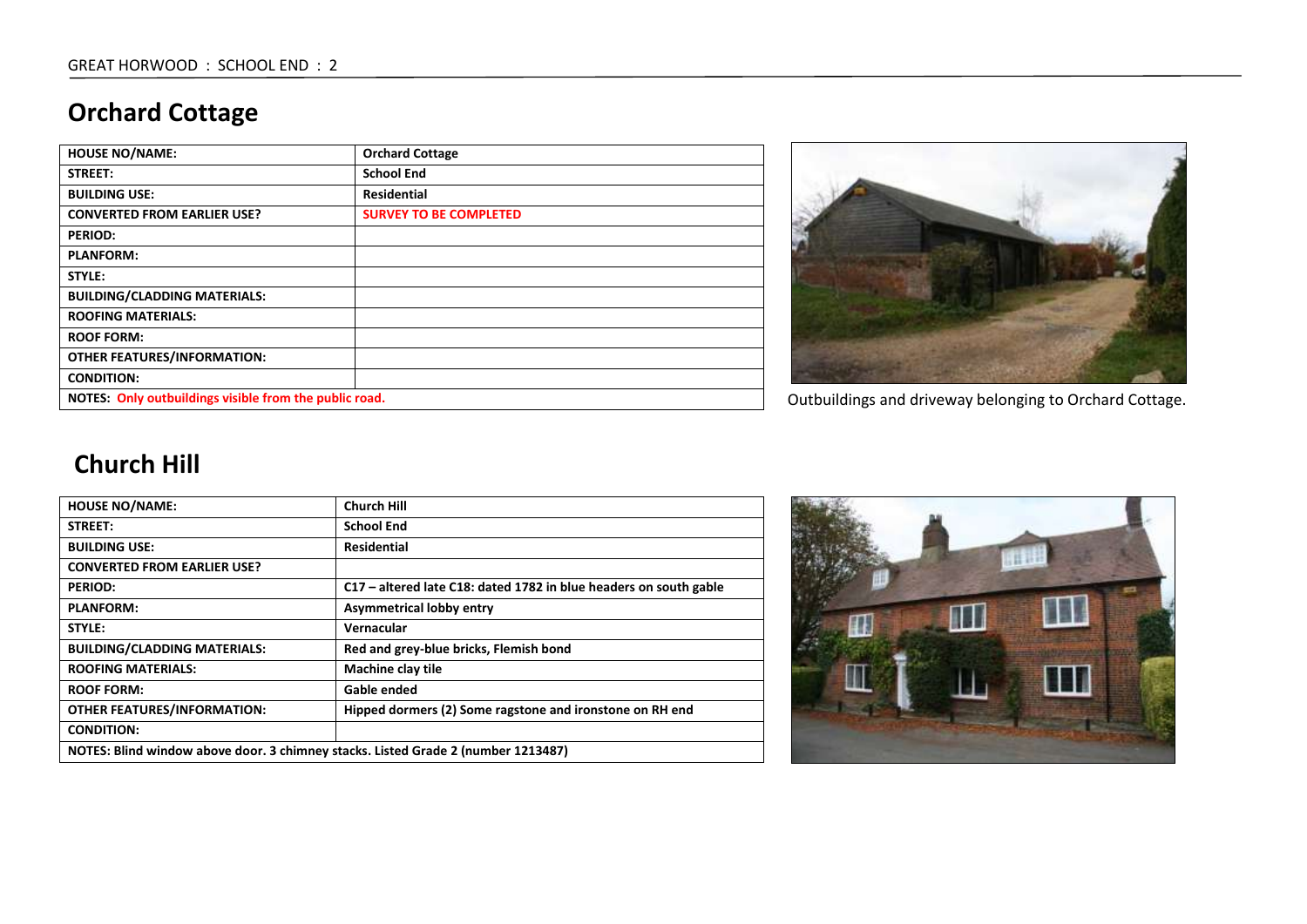### **School End Farm**

| <b>HOUSE NO/NAME:</b>                                                                                                                                                                                                       | <b>School End Farm</b>                               |
|-----------------------------------------------------------------------------------------------------------------------------------------------------------------------------------------------------------------------------|------------------------------------------------------|
| <b>STREET:</b>                                                                                                                                                                                                              | <b>School End</b>                                    |
| <b>BUILDING USE:</b>                                                                                                                                                                                                        | <b>Residential</b>                                   |
| <b>CONVERTED FROM EARLIER USE?</b>                                                                                                                                                                                          |                                                      |
| <b>PERIOD:</b>                                                                                                                                                                                                              | C <sub>18</sub>                                      |
| <b>PLANFORM:</b>                                                                                                                                                                                                            | Symmetrical, 3 bay with central door                 |
| STYLE:                                                                                                                                                                                                                      | Vernacular                                           |
| <b>BUILDING/CLADDING MATERIALS:</b>                                                                                                                                                                                         | Red and grey bricks, Flemish bond                    |
| <b>ROOFING MATERIALS:</b>                                                                                                                                                                                                   | Modern machine tile                                  |
| <b>ROOF FORM:</b>                                                                                                                                                                                                           | Mansard or gambrel, gable ends with chimneys         |
| <b>OTHER FEATURES/INFORMATION:</b>                                                                                                                                                                                          | Doric door hood, Dentilled cornice, 2 hipped dormers |
| <b>CONDITION:</b>                                                                                                                                                                                                           | Poor. For sale and needing much restoration          |
| NOTES: May have original casement windows. Blind window over door. The property includes an extensive range of<br>outbuildings, some of which will be contemporary with the main house.<br>Listed Grade 2 (number 1213583). |                                                      |



#### **Great Horwood Combined School**

| <b>HOUSE NO/NAME:</b>               | <b>Great Horwood Combined School</b>                                                           |
|-------------------------------------|------------------------------------------------------------------------------------------------|
| <b>STREET:</b>                      | <b>School End</b>                                                                              |
| <b>BUILDING USE:</b>                | <b>Education</b>                                                                               |
| <b>CONVERTED FROM EARLIER USE?</b>  | No                                                                                             |
| <b>PERIOD:</b>                      | Victorian schoolroom on School End; late 20th-century at rear.                                 |
| <b>PLANFORM:</b>                    | Schoolroom: L-shaped; other buildings rectilinear.                                             |
| STYLE:                              |                                                                                                |
| <b>BUILDING/CLADDING MATERIALS:</b> | Schoolroom: red brick with stone detailing; others dark grey brick<br>with wood-framed panels. |
| <b>ROOFING MATERIALS:</b>           | Schoolroom: Grey slate; others unknown.                                                        |
| <b>ROOF FORM:</b>                   | Schoolroom: gable-ended; others flat.                                                          |
| <b>OTHER FEATURES/INFORMATION:</b>  |                                                                                                |
| <b>CONDITION:</b>                   | Good                                                                                           |
| <b>NOTES:</b>                       |                                                                                                |

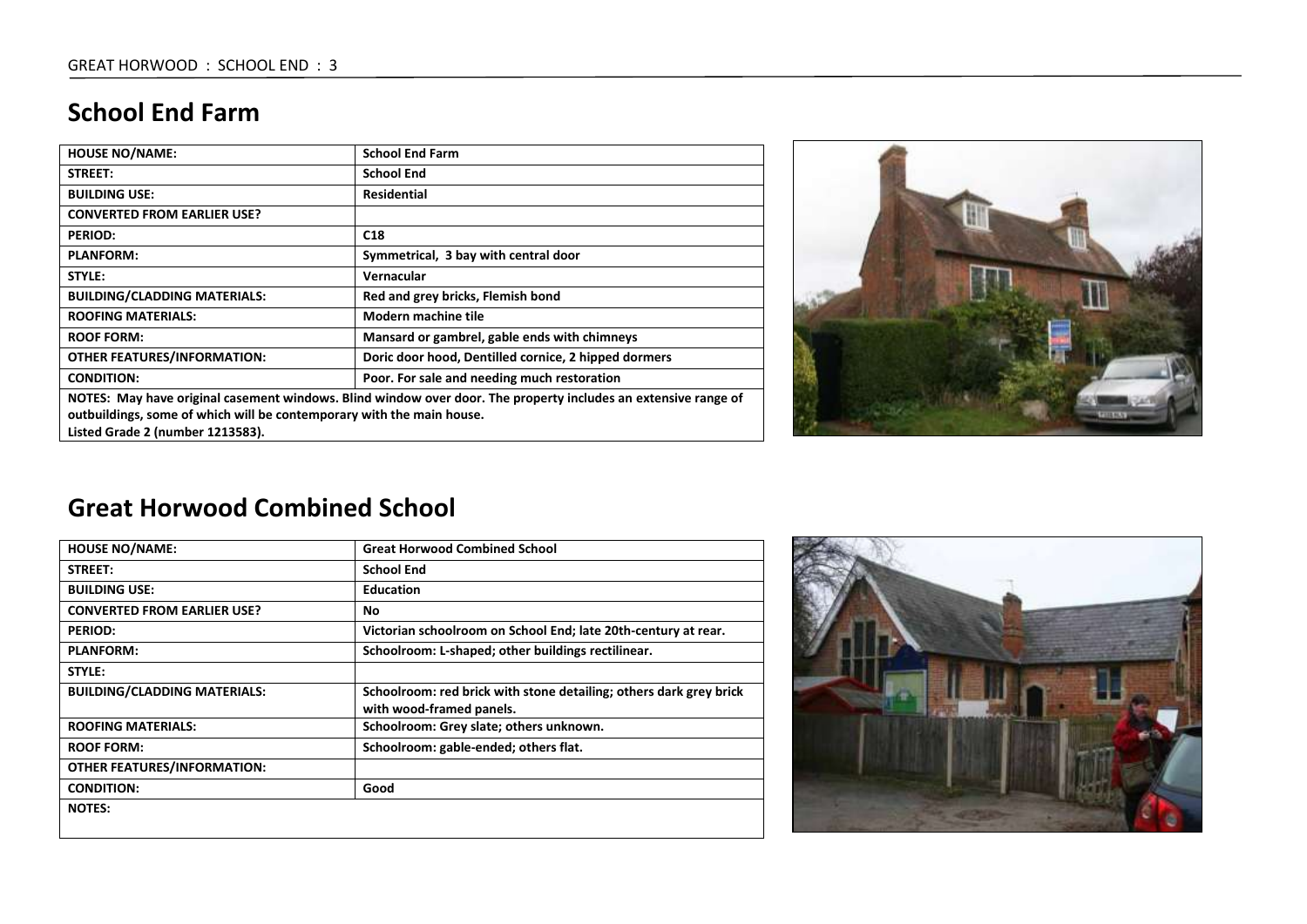# **The Old Rectory**

| <b>HOUSE NO/NAME:</b>                                                                                   | <b>Old Rectory</b>                                                                                      |
|---------------------------------------------------------------------------------------------------------|---------------------------------------------------------------------------------------------------------|
| STREET:                                                                                                 | <b>School End</b>                                                                                       |
| <b>BUILDING USE:</b>                                                                                    | <b>Residential</b>                                                                                      |
| <b>CONVERTED FROM EARLIER USE?</b>                                                                      |                                                                                                         |
| <b>PERIOD:</b>                                                                                          | C17 or earlier, re-fronted C18                                                                          |
| <b>PLANFORM:</b>                                                                                        | Double-pile. Front range originally timber frame with lobby entry                                       |
| STYLE:                                                                                                  | Vernacular                                                                                              |
| <b>BUILDING/CLADDING MATERIALS:</b>                                                                     | Red and grey brick, Flemish bond; remains of timber framing<br>visible in east gable, with brick infill |
| <b>ROOFING MATERIALS:</b>                                                                               | Handmade plain clay tile                                                                                |
| <b>ROOF FORM:</b>                                                                                       | Gable ended                                                                                             |
| <b>OTHER FEATURES/INFORMATION:</b>                                                                      | Doric door to front, Doric door hood to rear with scrolled<br>brackets. Central double stack            |
| <b>CONDITION:</b>                                                                                       | Good                                                                                                    |
| NOTES: Asymmetrical chimney stack behind symmetrical front indicates an earlier building with C18 brick |                                                                                                         |
| frontage. Possibly the original manor house. Shallow pitch to front edge of roof indicates refronting.  |                                                                                                         |
| Listed Grade 2 (number 1213488)                                                                         |                                                                                                         |



#### **Glebe House**

| <b>HOUSE NO/NAME:</b>                                                           | Glebe House (formerly The Rectory)                      |
|---------------------------------------------------------------------------------|---------------------------------------------------------|
| STREET:                                                                         | <b>School End</b>                                       |
| <b>BUILDING USE:</b>                                                            | Residential                                             |
| <b>CONVERTED FROM EARLIER USE?</b>                                              |                                                         |
| <b>PERIOD:</b>                                                                  | C19                                                     |
| <b>PLANFORM:</b>                                                                | Double-pile with single-storey lean-to around two sides |
| <b>STYLE:</b>                                                                   | Georgian                                                |
| <b>BUILDING/CLADDING MATERIALS:</b>                                             | Red brick, rendered and white-painted on two sides      |
| <b>ROOFING MATERIALS:</b>                                                       | <b>Slate</b>                                            |
| <b>ROOF FORM:</b>                                                               | Low-pitched full-hipped                                 |
| <b>OTHER FEATURES/INFORMATION:</b>                                              | Principal residence in the village                      |
| <b>CONDITION:</b>                                                               | Good                                                    |
| NOTES: Not easily visible from the public road. Listed Grade 2 (number 1289033) |                                                         |